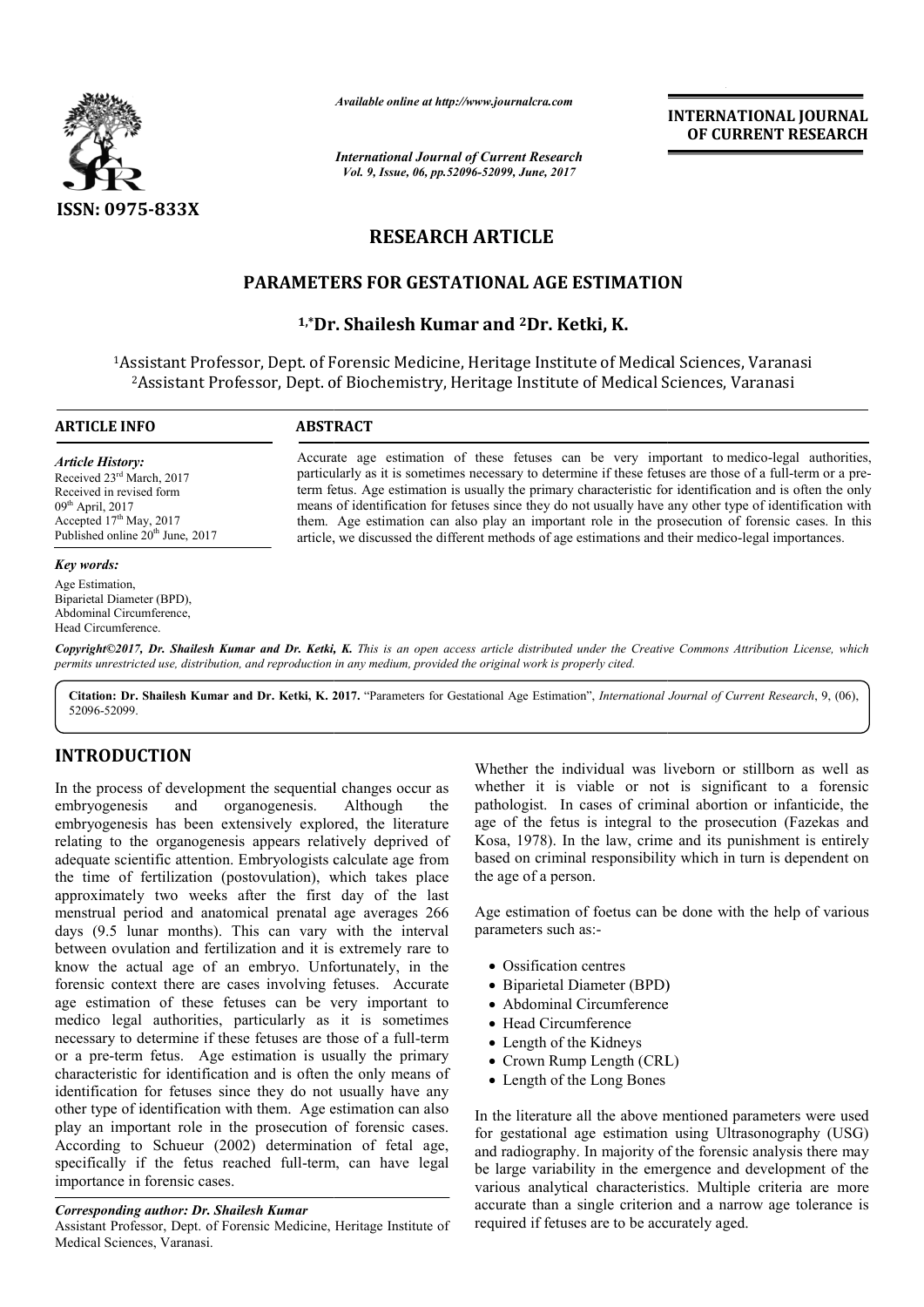Article 6 of the Universal declaration of Human Rights states that everyone has the right for recognition everywhere as a person before the law (Mathiharan, 2009). Sothe personal identification is one of the important aspects of Forensic Medicine investigation. The question of personal identity arises both in criminal cases as accused of assault, sexual assault, murder, mix up of new born babies etc and in civil cases as in Insurance claims, unlawful possession of property etc.

#### **Estimation of age in the foetus and newborn infants**

The approach to fetal or perinatal autopsy is very different from the approach to adult autopsy. Fetal development is, in part, dependent on maternal health and intrauterine environment. The major objectives of the fetal or perinatal autopsy are to determine gestational age, document growth and development, detect congenital abnormalities, analyze clinical diagnosis and treatment, and determine the cause of death.In addition, the diseases and conditions considered in the fetus are not the same as in adults. Genetic syndromes must be identified if present.

# **MEASUREMENTS OF VARIOUS PARAMETERS FOR GESTATIONAL AGE ASSESSMENT**

Reliable gestational age assessment of the fetus is usually done by ultrasonography. The various parameters which have been used for gestational age measurements are:

- Crown rump length (CRL)
- Biparietal diameter (BPD)
- Head circumference
- Abdominal circumference
- Femur length
- Hand and Foot length
- Time of appearance of ossification centers of bones.

In the context of forensics the crown heel length carries more importance than the above mentioned parameters. According to Hasse Rule (1895), the length of the fetus up to  $5<sup>th</sup>$  month  $(20<sup>th</sup>$  week) of gestation represents the square of its age in months. Beyond  $5<sup>th</sup>$  month, the length of the fetus measured in centimeters divided by 5 gives the age in months (Morrison Rule, 1964) (Vij, 2011).

## **CROWN RUMP LENGTH**

Once the embryo is formed, the measurement of choice for estimating gestational age becomes the crown rump length between 6 – 12 weeks. Introduction of the concept of determining the menstrual age of fitness with static image sonographic measurement was first done by Robinson in 1973 (Goldstein, 1983). Crown rump length estimates gestational age between 8 and 12 weeks with range of  $3 - 5$  days at the 95% confidence levels. Between 8 and 12 weeks gestation the fetus grows at approximately 10mm/week. There is excellent correlation between fetal age and length in early pregnancy. The crown rump length is the longest length of the embryo and is defined as the distance between the top of the head to the upper part of the rump. Crown rump length should not be used after 12 weeks gestation as flexion of fetal spine renders the measurement less accurate. The crown rump length is useful only before 12 weeks and by  $10 - 11$  weeks the biparietal diameter measurement should be correlated with crown rump length for greater accuracy (Mazie *et al*., 1983).

Scammon.R.E. (1939), Gary, S.B. *et al* (1975) and Bartolucci, L. (1975) have reported linear correlation between occipitofrontal circumference, distance between Glabella and external occipital protuberance, bi-parietal diameter and crown-rump length and fetal age. Similarly Felts, W.J. (1954), Gardner, E and Gray, D.J. (1970), Mehta, L. and Singh, H.M. (1972), and Vare A.M. and Bansal, P.C. (1977) have shown a linear correlation between the diaphyseal lengths of fetal long bones and crown rump length and fetal age. Kharkar, A.R. and Fakhruddin, S. (1986) have shown a definite linear correlation between the external surface area of foetal parietal bone and crown-rump length. Kharkar A.R. (1993) similarly studied the correlation between external surface area of foetal frontal bone and crown-rump length (Kulkarni, 2006). The recommended equation for calculation of gestational age from crown rump length is (Loughna, 2009):

# **Gestational Age = 8.052 x (CRL x 1.037)**<sup>1/2</sup> +23.73

### **BIPARIETAL DIAMETER**

After the  $12<sup>th</sup>$  week, biparietal diameter is the most widely accepted means of measuring the fetal head. After the  $26<sup>th</sup>$ weeks the correlation of biparietal diameter with gestational age decreases because of increased biological variability. The growth of fetal skull slows down from 3mm/week in second trimester to 1-8mm/week in third trimester (Aantaa, 1980). The head should not be rounded (Brachycephaly) as this can lead to over estimation of gestational age just as a compressed head (Dolicocephaly) can lead to under estimation of gestational age (Aantaa, 1980).

Femur length and biparietal diameter have more value prior to 36 weeks but after 36 weeks head circumference and femur length has more value (Hohler, 1984). Length of femur is also better parameter as compared to BPD for determination of age of fetus in the third trimester. Bi-parietal diameter measurement is in less common use after 20 weeks of gestation. Measurements of bi-parietal diameter also help in determination of age of fetus. The bi-parietal diameter and femur length correlated equally well with gestational age. However, the bi-parietal diameter was more than twice as sensitive as the femur length to variation in fetal growth (Wolfson *et al*., 1986). Femur length had a larger error associated with its measurement. It is well established that ultrasound measurement of femur length and bi-parietal diameter are comparably accurate estimators of gestational age when obtained in the first half of pregnancy. Both estimators, however, become less accurate later in pregnancy (Egley *et al*., 1986).

# **HEAD CIRCUMFERENCE**

Head circumference is less affected by the compression of the head. (Hadlock *et al*., 1982) whenever an abnormality in the shape of the head is suspected, biparietal diameter should not be used to determine gestational age. Head circumference or Femur length is more useful. The cephalic index (CI) is the ratio between the size of biparietal diameter and the size of the occipito-frontal diameter (OFD) multiplied by 100. It has been found that the cephalic index is constant throughout the pregnancy (Hohler, 1984).

Head circumference can be calculated by the formula: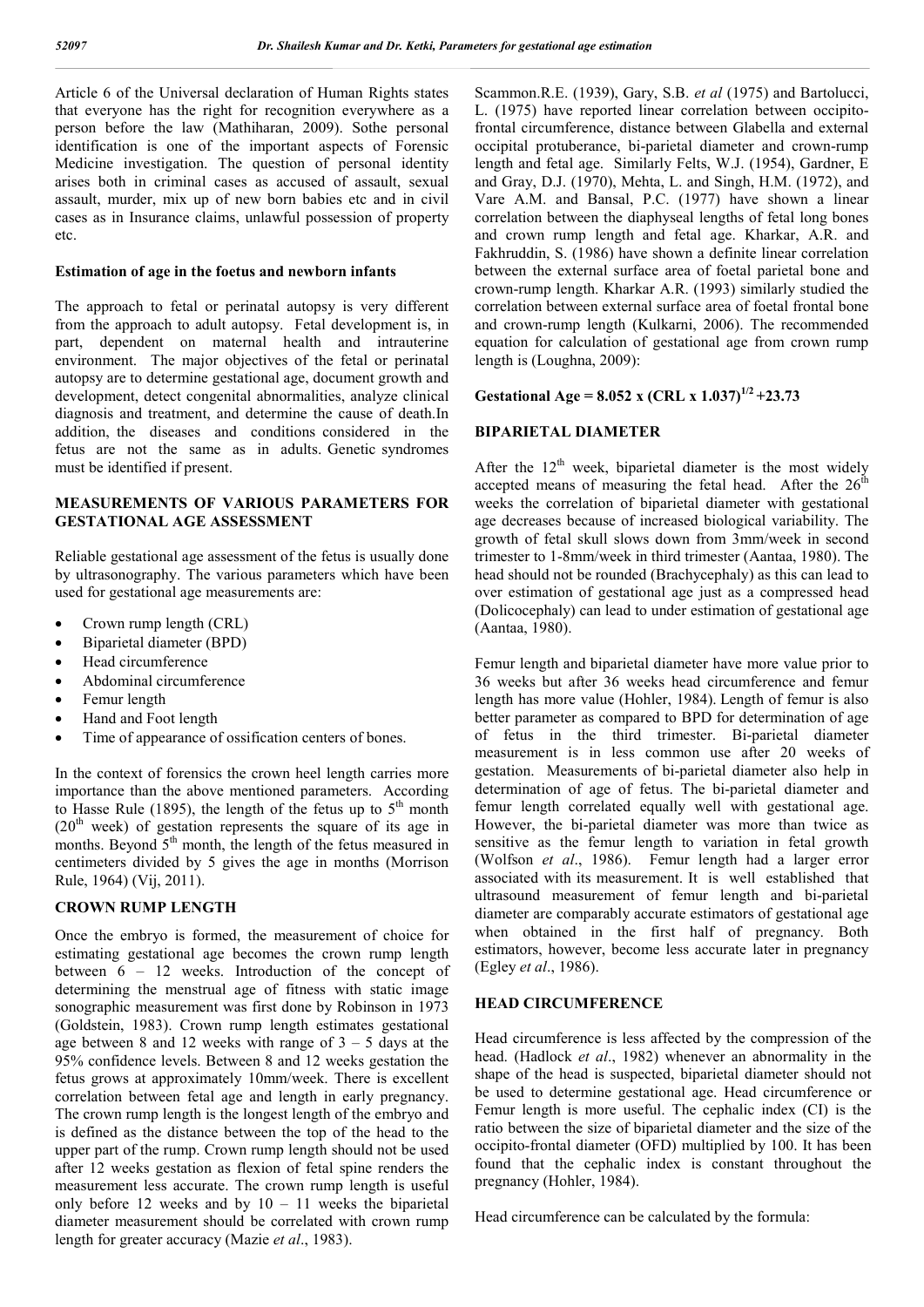### **Head Circumference = (BPD +OFD) x**  $\pi/2$ **.**

#### **ABDOMINAL CIRCUMFERENCE**

Campbell and Wilkin in 1975 first described the use of the fetal abdominal circumference (AC) for use in the prediction of fetal weight. The abdominal circumference is very useful in monitoring normal fetal growth and in detection of Intra uterine growth retardation (IUGR), macrosomia and isoimmunization. (Mahony *et al*., 1986) It is more useful as a growth parameter than it is in predicting gestational age. Use of the abdominal circumference in estimation of gestational age is proper only when no clinically apparent maternal conditions or fetal conditions are present that would modify liver growth. Fetal macrosmia and accelerated storage of liver glycogen or severe Intra uterine growth retardation with liver glycogen depletion as well as hepato-splenomegaly in the fetus due congenital infections such as Cytomegalovirus or Rh sensitization can lead to erroneous estimation of age based on liver size when the abdominal circumference is measured. If these complicating factors are ruled out in a given case then abdominal circumference has been found to be reliable method of estimating gestational age even in the third trimester. If these complicating factors are present then it would be better to not use abdominal circumference for estimation of age, but rather look to other parameters such as biparietal diameter, Head circumference, and/or femur length (Hohler, 1984).

## **FEMUR LENGTH**

Femur lies at  $30 - 70$  degrees to the long axis of the body. It is as accurate as biparietal diameter in determination of gestational age (Stuart, 1984). Average growth of the femur is < 2mm/week (Hohler, 1984). A study was done in the year 2002 by Zuylan and Murshid (2003), to evaluate the relationships between the crown rump length (CRL) and fetal femur growth parameters and the gestational age during the second and third trimesters. Significant relationship was found between the studied fetal growth parameters and the gestational age. In the study done in 30 fetuses, 15 male and 15 female, from analysis of the data, it appeared that fetal crown rump length and femur growth parameters are accurate for the calculation of gestational age.

# **HAND AND FOOT LENGTH**

Bardale and Sonar (2008) did a prospective study on 123 dead fetuses to determine the accuracy of fetal hand and foot length in estimating gestational age. Their study revealed high correlation of fetal hand and foot length with gestational age.

#### **OSSIFICATION CENTRE (Reddy, 2011; Parikh, 2011)**

The bones of human skeleton develop from separate ossification centres. These ossification centres are classified as

- Primary ossification centres and;
- Secondary ossification centres.

From these centres ossification progresses till the bone is completely formed. In the foetus the changes in the appearance of ossification centres can be done either by dissection of the bones or by radiological examination to ascertain the age till the ossification is complete. The following chronology of ossification data provides the principle points for determination of age of the foetus:

**5th month of intra- uterine life:** Appearance of epiphysis of manubrium and  $1<sup>st</sup>$  segment of body of sternum, Appearance of epiphysis in calcaneum of foot.

**7th month of intra- uterine life:** Appearance of epiphysis of  $2<sup>nd</sup>$  and  $3<sup>rd</sup>$  segments of body of sternum. Appearance of epiphysis of talus of foot.

**9th month of intra- uterine life:** Appearance of epiphysis of cuboid of foot, Appearance of epiphysis of lower end of femur.  $10<sup>th</sup>$  month of intra- uterine life: Appearance of epiphysis of  $4<sup>th</sup>$ segment of body of sternum (Reddy, 2011).

**At birth:** Appearance of epiphysis of upper end of tibia.

While the time of ossification gives a good indication of age it should be remembered that:

- There are variations due to dietetic, geographic, hereditary and other factors.
- The union of epiphysis in cartilaginous bones takes place earlier in the female by about two years than in the male.
- Ossification is observed earlier under tropical conditions than in temperate areas (Parikh, 2011).

# **REFERENCES**

- Aantaa K. Forss M. 1980. Growth of the fetal biparietal diameter in different types of pregnancies. Radiology.137:  $167 - 169$
- Bardale R, Sonar V. 2008. Assessment of Gestational Age from Hand and Foot Length. Indian Journal of Forensic Medicine and Pathology.  $(1)$ : No.2;  $47 - 51$ .
- Campbell S, Wilkin D. 1975. Ultrasonic measurement of fetal abdomen circumference in the estimation of fetal weight. Br J Obstet Gynaecol.82; 689 – 697.
- Egley CC, Seeds JW, Cefalo RC. 1986. Femur length versus biparietal diameter for estimating gestational age in the third trimester. Am J Perinatol. 3(2); 77-9.
- Goldstein SR. 1983. Embryonic ultrasonographic measurements. Crown rump length revisited. Am J Obstet Gynacol. 1983:145: 562- 565.
- Hadlock FP, Deter RL, Harrist RB, Park SK. 1982. Fetal head circumference: relation to menstrual age. Am J Roentgenol.; 138(4): 649-53.
- Hohler CW. 1984. Ultrasound estimation of gestational age. Clin Obstet Gynecol. 27(2): 314-26.
- Kulkarni P.Y. Estimation of Crown–Rump Length from External Surface Area of Frontal and Parietal Foetal Skull Bones. J.Anat.Soc. India. 2006:55 (1); 37-41.
- Loughna P, Chitty P, Evans T, Chudleigh T. 2009. Fetal size and dating: charts recommended for clinical obstetric practice. Ultrasound.17 (3)
- Mahony B S, Bowie J D, Killam A P, Kay H H, Cooper C. 1986. Epiphyseal ossification centers in the assessment of fetal maturity: sonographic correlation with the amniocentesis lung profile. Radiology. 159:521-524.
- Mathiharan, K. and Amrit. K. 2009. Patnaik. Modi's Medical Jurisprudence and Toxicology. Edited by  $23<sup>rd</sup>$  edn. New Delhi: Lexis Nexis, 263.
- Mazie M, Retha R, James P. 1983. A comparison of the reliability of the estimated date of confinement predicted by